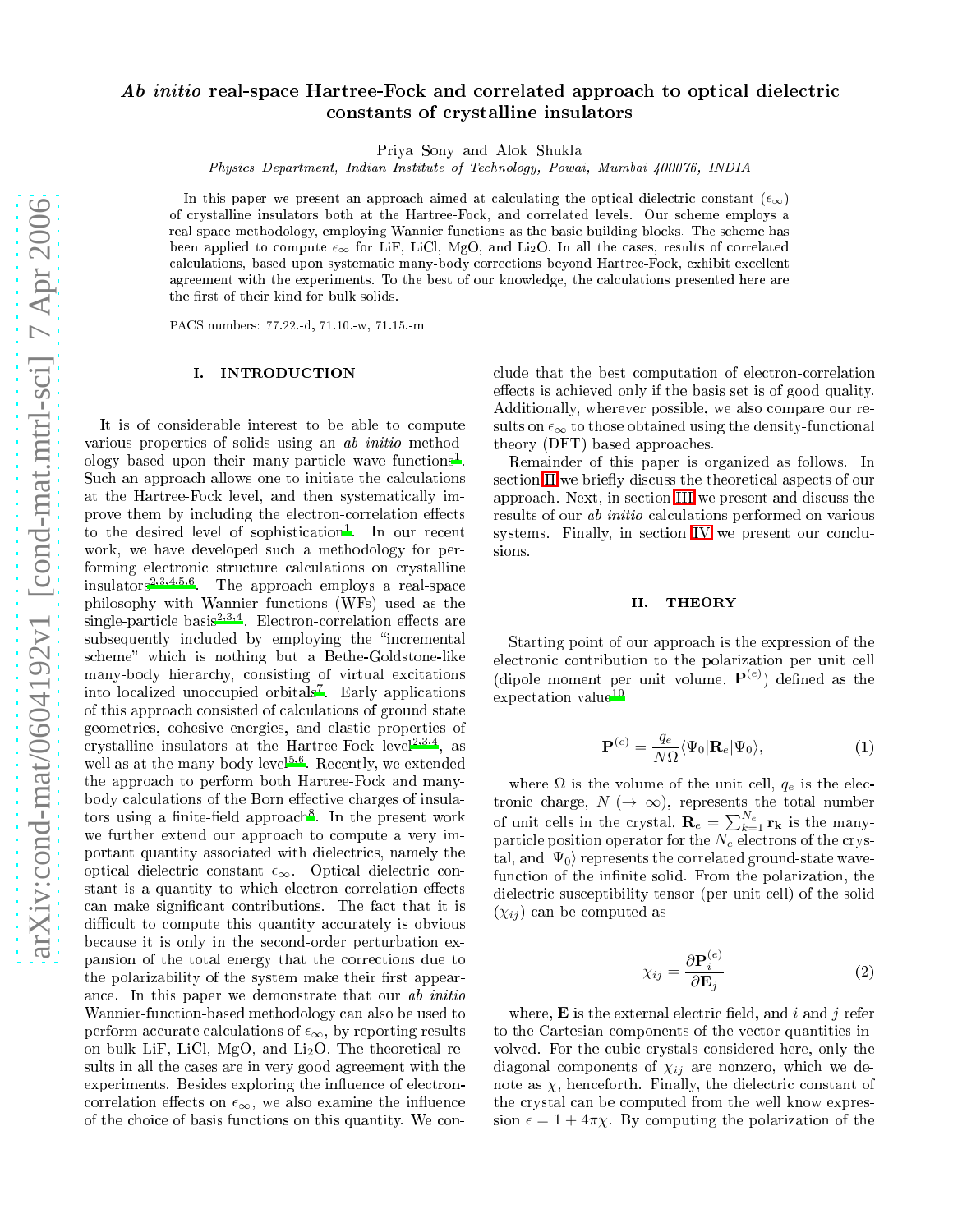rystal for atomi positions orresponding to its ground state (i.e. no relaxation in the presence of applied electric field), the dielectric constant obtained will be the optical dielectric constant  $\epsilon_{\infty}$  of the crystal. In the present work, we avoid the tedious route of calculating first the correlated many-particle wave function of the system  $(|\Psi_0\rangle)$ , followed by the expe
tation value of the dipole operator (
f. Eq. [\(1\)](#page-0-1)) and its subsequent derivative. Instead, we use the generalized Hellman-Feynman theorem, and the finite-field approach of computing dipole expectation values . Accordingly, we employ the modified Hamiltonian

$$
H'(\mathbf{E}) = H_0 - q_e \mathbf{E} \cdot \sum_{k=1}^{N_e} \mathbf{r}_k, \tag{3}
$$

where  $H_0$  is the usual Born-Oppenheimer Hamiltonian for the solid, and  $E$  is a user specified external electric neld<sup>--</sup>. Inis leads to the modined Hartree-Fock equations in the Wannier representation

$$
(T + U + 2J - K + \lambda P_{\mathcal{E}} - q_e \mathbf{E} \cdot \mathbf{r}) |\alpha\rangle = \epsilon_\alpha |\alpha\rangle, \qquad (4)
$$

<span id="page-1-1"></span>where  $T$  represents the kinetic-energy operator,  $U$  is the ele
tron-nu
leus potential energy, J is the Coulomb term (or the direct term) of the electron-electron repulsion,  $K$ is the corresponding exchange term,  $P_{\mathcal{E}}$  is the projection operator onstru
ted from the WFs in the short-range environment  $\mathcal E$  of the reference unit cell,  $\lambda$  is a large shift parameter,  $|\alpha\rangle$  is one of the WFs in the reference unit cell, and  $\epsilon_{\alpha}$  is the corresponding eigenvalue. The projection operator  $P_{\mathcal{E}}$ , coupled with  $\lambda$ , plays the role of the localizing potential, leading to self-consistent calculation of WFs localized in the reference unit cell.<sup>2,3</sup> The notations used here are onsistent with those in our original work aimed at direct determination of WFs of crystalline insulators2,3 , and are explained there in detail. The novelty of Eq. [\(4\)](#page-1-1), as ompared to the original Hartree-Fo
k equations-<sup>, ,</sup> , is the presence of the term corresponding to the electric field. Thus the WFs  $|\alpha\rangle$  above, are obtained in the presence of an external electric field, and therefore include the effects of dielectric polarization as also enun
iated by Nunes and Vanderbilt for tight-binding Hamiltonian<sup>12</sup> . One has to be areful in hoosing the values of the electric field **E**, because very large values an destroy the lower-bounds of the spe
trum leading to catastrophic results<sup>--</sup>. In the present work the maximum magnitude  $|\mathbf{E}| = 0.01$  a.u. was used, and it did not cause any numeri
al problems.

Once the Hartree-Fock equations for the system—with and without the external electric field E-have been solved, the correlation effects are included by adopting the approach described in our earlier papers.<sup>5,6,8</sup> For both types of many-body al
ulations (i.e. with and without the electric field), the correlation energy per unit cell is computed as per incremental expansion  $\,$  ,

$$
E_{corr} = \sum_{i} \epsilon_i + \frac{1}{2!} \sum_{i \neq j} \Delta \epsilon_{ij} +
$$

$$
\frac{1}{3!} \sum_{i \neq j \neq k} \Delta \epsilon_{ijk} + \cdots \tag{5}
$$

where  $\epsilon_i$ ,  $\Delta \epsilon_{ij}$ ,  $\Delta \epsilon_{ijk}$ ,... etc. are respectively the one-, two- and three-body, ... correlation increments obtained by onsidering simultaneous virtual ex
itations from one, two, or three occupied WFs, and i, j,  $k$ ,... label the WFs involved $^{\rm b}$  . The total correlated energy/cell  $E_{cell}$  can be simply obtained by adding  $E_{corr}$  to the Hartree-Fock energy  $E_{HF}$  of the system, *i.e.*,  $E_{cell}(\mathbf{E}) = E_{HF}(\mathbf{E}) +$  $E_{corr}(\mathbf{E})$ . In the previous equation we have included the external electric field  $E$  explicitly in the parentheses to highlight the fact that all the energies involved in the expression depend upon it. As in our earlier works, the orrelation approach used for computing various increments was the full configuration-interaction (FCI) method, and the incremental expansion was restricted to the two-body terms5,6,8 . For all the materials investigated, there are four valence WFs (*ns* and three *np* functions, *n* being the prin
ipal quantum number of the valen
e band) per unit ell. Therefore, the number of one- and two-body increments for these materials is quite large. However, by using various point-group symmetries, we significantly reduced the total number of increments actually computed. Finally, the susceptibility/cell of the system concerned is obtained using the relation

$$
\chi_{ij} = -\frac{\partial^2 E_{cell}}{\partial \mathbf{E}_i \partial \mathbf{E}_j}.
$$
 (6)

<span id="page-1-2"></span>The second derivative of the total energy/cell, with respect to the external electric field needed in the equation above is omputed numeri
ally, using the well-known central-difference formula.

#### CALCULATIONS AND RESULTS III.

<span id="page-1-0"></span>Present calculations were performed using lobe-type Gaussian basis fun
tions employed in our earlier works as well2,3,4,5,6,8 . For MgO, we used the basis set used by McCarthy and Harrison  $\cdot$  for Li<sub>2</sub>O, LiCl, and MgO we went beyond the sp-type basis sets, and augmented them with a single  $d$ -type function centered on the anion, with the exponents 0.8 for O in MgO, 0.65 for O in  $Li<sub>2</sub>O$ , and 0.9 for Cl in LiCl. The short range environment region  $\mathcal E$  (cf. Eq.[\(4\)](#page-1-1)) was taken to include up to third-nearest neighbors of the referen
e unit ell. Therefore, the unit ell WFs for all the materials studied were des
ribed using basis fun
tions entered in the ells as far as the third-nearest neighbors of the referen
e center. For all the compound we used the experimental values of the lattice constants which were of 4.19 Å for MgO, 4.573 Å for Li<sub>2</sub>O, 3.99 Å for LiF, and 5.07 Å for LiCl. For all the systems, the fcc geometry was assumed. In  $MgO$ , LiF, and LiCl, the anion and the cation locations in the primitive cell were taken to be  $(0,0,0)$ and  $(a/2, 0, 0)$ , respectively, while in  $Li<sub>2</sub>O$ , the anion was located at  $(0,0,0)$ , and cations were located at positions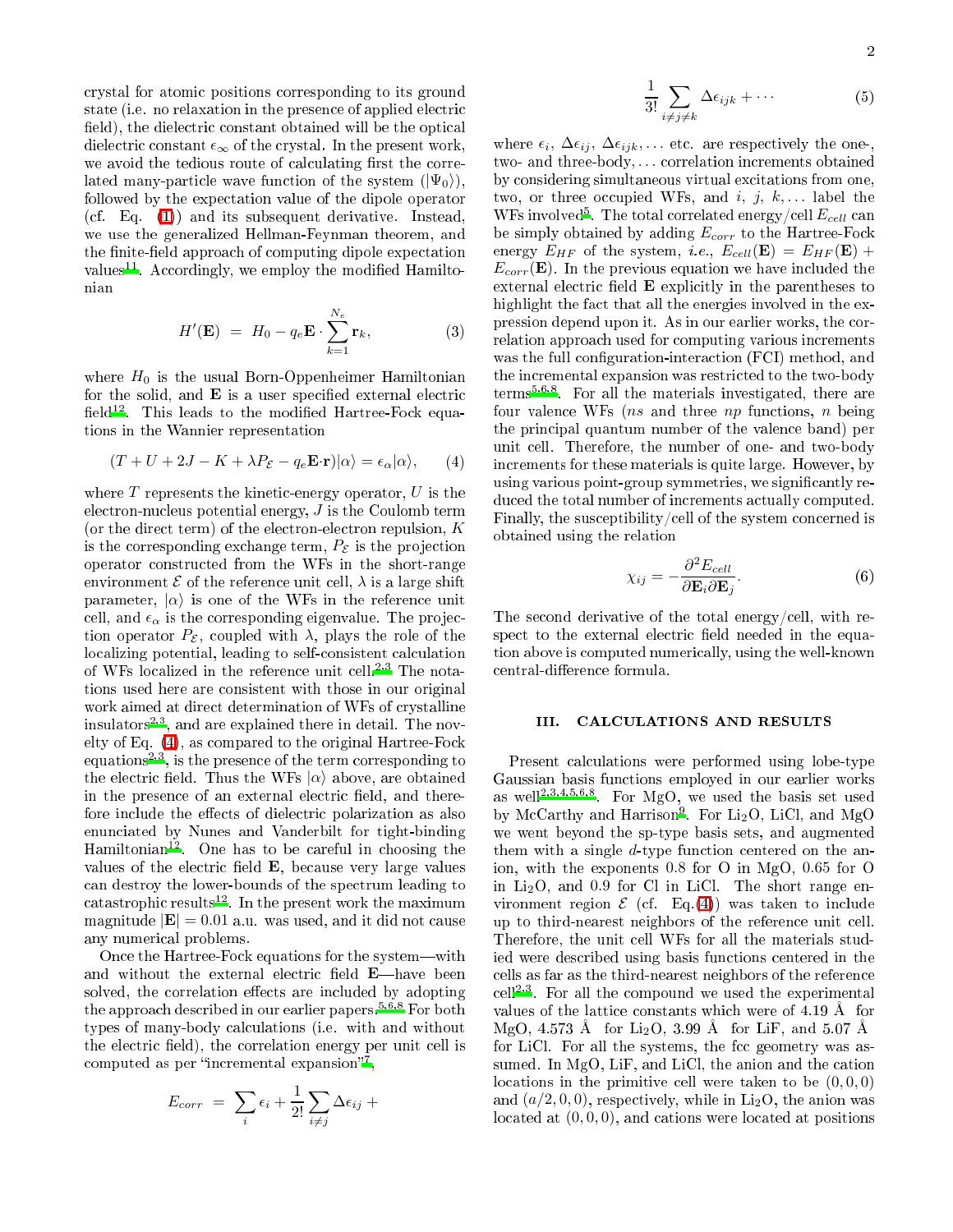$(\pm a/4, \pm a/4, \pm a/4)$ , where a is the lattice constant. During the correlated calculations, for LiF and  $Li<sub>2</sub>O$ , the 1s WFs of both the cations and the anions were treated as frozen ore. In MgO, 1s WFs of both the atoms, while 2s, and 2p WFs located on the Mg were held frozen. In case of LiCl,  $1s$  WF of Li, and  $1s$ ,  $2s$ , and  $2p$  WFs of Cl were held frozen, while  $3s$ , and  $3p$  chlorine WFs were orrelated. Thus, during the orrelated al
ulations, the virtual excitations were considered only from the valence WFs of the respective compounds. For numerical calulations of the sus
eptibility (see Eq. [\(6\)](#page-1-2)), we used the central difference formula for the second derivative, along with the values of the external electric field  $E$  ranging from  $\pm 0.001$  a.u. to  $\pm 0.01$ , in the x direction.

Results of our al
ulations are presented in tables [I](#page-3-12) and [II.](#page-4-0) Finally, in table [III,](#page-4-1) our best results are ompared with the experimental values, and also with those of other authors. First, we examine Table [I](#page-3-12) whi
h presents the calculated values of  $\epsilon_{\infty}$  for LiF, Li<sub>2</sub>O, LiCl, and MgO obtained at the HF level, and at various levels of orrelation treatment, employing different basis sets. As mentioned earlier, we have in
luded orrelation orre
tions using a real-spa
e Wannier-fun
tion-based approa
h developed earlier by us<sup>3,63</sup>. In the present case, the included correlation contributions correspond to one- and two-body increments confined to the WFs in the reference cell. Thus two-body contributions corresponding to WFs in the nearest-neighboring ells (and beyond) have not been in
luded. Elsewhere, we will report that the correlation contributions to  $\epsilon_{\infty}$  arising from two-body inrements de
rease rapidly with the in
reasing distan
es between the WFs involved. Therefore, the in
lusion of correlation increments reported here will suffice for most cases. When we compare the results of our best calcu-lations to the experimental ones (cf. table [III\)](#page-4-1), we find that generally the agreement between the two is ex
ellent. The maximum disagreement is for MgO, with a relative error of 6.8%. For other three ompounds the relative error is well below 5%. Next we analyze the results of these materials one-by-one. Upon omparing the results of our Hartree-Fock values of  $\epsilon_{\infty}$  for LiF with the experimental one, we obtain very good agreement between the two with the theoretical value being slightly smaller than the experimental one. Next, when we in
lude the orrelation effects, the theoretical value increases a bit, but still stays in a ex
ellent agreement with the experimental value. For the ase of MgO, we note that the results obtained with the sp basis set are in poor agreement with the experiments, the disagreement being  $\approx 27\%$ . Upon in
luding the single d-type exponent, the improvement in the results begins at the HF level itself, with the orrelation ontributions eventually bringing the results in close agreement with the experiments. In table [I,](#page-3-12) similar trends are seen for the remaining compounds  $Li<sub>2</sub>O$  and LiCl in that the results are generally in poor agreement with the experiments if only the sp basis sets are used, however, inclusion of d exponent brings them in excellent agreement with the experiments. Noteworthy point

is that it is only with the inclusion of  $d$  exponents that correlation contributions are significant, a point which is well-known in the quantum-chemistry community in the context or polarizability calculations. Now the question arises as to why ex
ellent results were obtained for LiF just with the sp basis set, while for  $MgO$ ,  $Li<sub>2</sub>O$ , and LiCl inclusion of the  $d$  exponents was essential. The fact that for LiF, ex
ellent results are obtained even without the use of d-type functional control construction of the same fact that in F<sup>−</sup> ion valence electrons are extremely localized owing to the large electron affinity of fluorine, and, therefore, an be des
ribed well with an sp basis set. For  $Li<sub>2</sub>O$  we attribute the large influence of d-type functions to the extremely diffuse nature of the valence electrons of <sup>O</sup>−− ion. As a matter of fa
t, O−− ion does not exist in free form, and is stabilized only because of the crystal field. Similarly,  $Cl^-$  ion is comparatively more diffuse as compared to the  $F<sup>-</sup>$  ion, thereby requiring the use of the  $d$ -type functions. The other trend which is clearly visible from table [I](#page-3-12) is that when the calculations are performed with a proper basis set, inclusion of the electron correlation effects brings the results in much closer agreement with the experimental values, as ompared to the HF results.

Next in table [II](#page-4-0) we examine the relative ontributions different correlation increments to the value of  $\epsilon_{\infty}$  of these materials. Inspe
tion of the table reveals that some very lear trends are visible regarding various ontributions. In all the ases it is seen that the in
lusion of the one-body increments increases the value of the  $\epsilon_{\infty}$ with respect to the HF value. As far as the contribution of the two-body in
rements is on
erned, table [II](#page-4-0) reveals that for all the materials ex
ept for LiF, this ontribution is negative when the sp basis set is employed. This, in our opinion, is a onsequen
e of an inadequate basis set. On
e the spd basis sets are employed for these materials, the contribution of this increment becomes significantly larger in magnitude, and positive in sign, to bring the final values of  $\epsilon_{\infty}$  in excellent agreement with the experiments.

Finally, in table [III](#page-4-1) we compare the results of our calulations with those of other authors. As far as the DFTbased approa
hes are on
erned, one very powerful approach aimed at computing  $\epsilon_{\infty}$  is the density-functional  $p$ erturbation theory (DFFI) method. Dut, for the materials onsidered here, we were unable to lo
ate any al culations of  $\epsilon_{\infty}$  based upon DFPT. However, in the literature we found several results on  $\epsilon_{\infty}$  based on other DFT-based approaches which we discuss next. Umari and Pasquarello<sup>15</sup> presented *ab initio* molecular dynamics based calculations of  $\epsilon_{\infty}$  of MgO, performed in the presence of a finite electric field. Mei et al.<sup>16</sup> performed DFT-based calculations of  $\epsilon_{\infty}$  of LiF and LiCl, using loalized harge densities. For LiF and several other materials, Bernardini and Fiorentini<sup>17</sup> reported calculations of  $\epsilon_{\infty}$  using a "polarization approach" in which they performed DFT-based calculations on slabs of the material to al
ulate ma
ros
opi polarization. Then they ob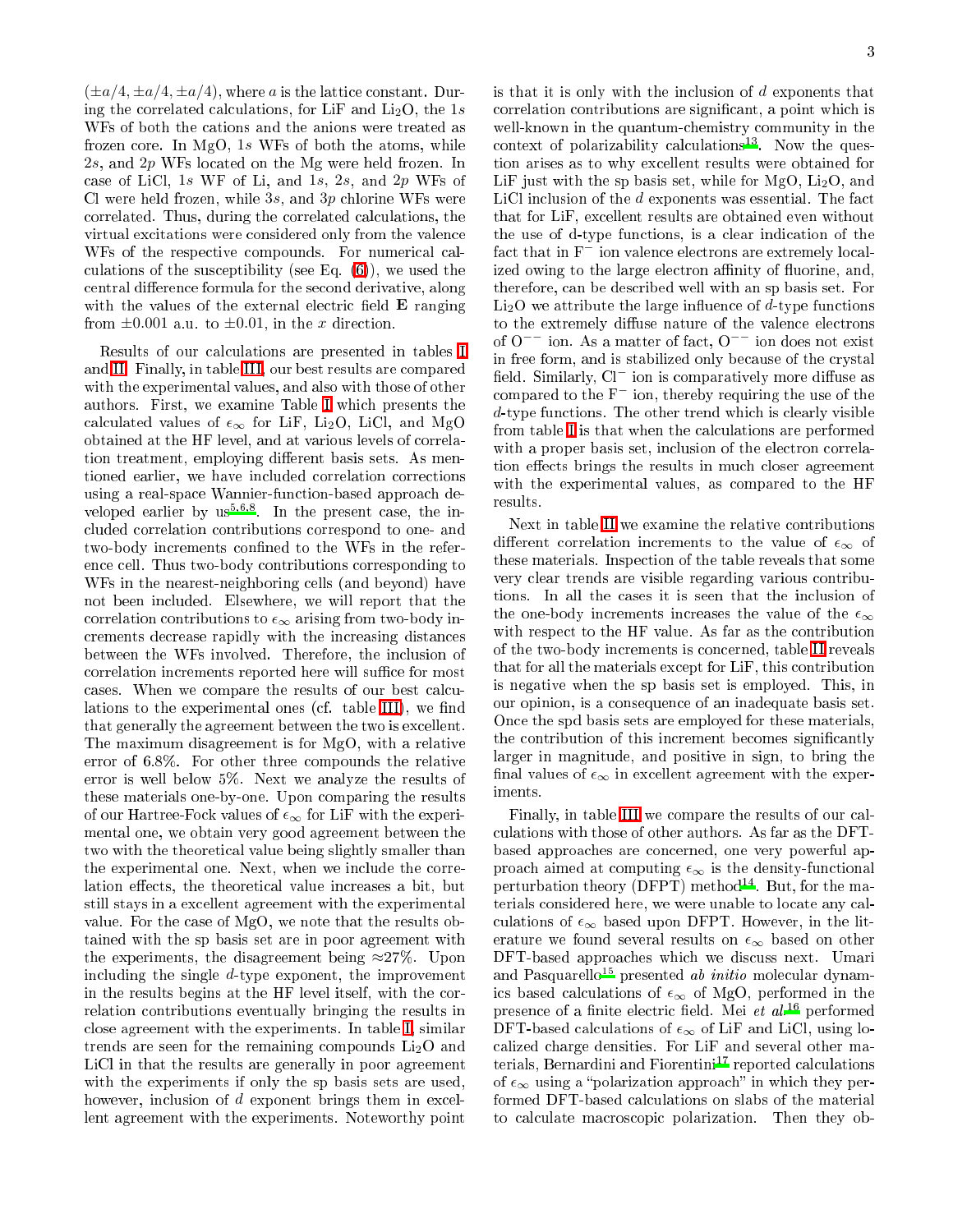tained the values of  $\epsilon_{\infty}$  by using a relation between the interface charge, polarization difference and  $\epsilon_{\infty}$ . To the best of our knowledge no prior calculations of  $\epsilon_{\infty}$  of Li<sub>2</sub>O exist. When we ompare our results on MgO with those of Umari and Pasquarellot, it is obvious that the two results are in ex
ellent agreement with ea
h other. For LiF, our results and those of Mei  $et \ al^{16}$  agree almost perfe
tly, while the ones of Bernardini and Fiorentini<sup>17</sup> overestimate the experimental value. For LiCl results of Mei et al. overestimate  $\epsilon_{\infty}$  somewhat as compared to the experimental value, while our results are almost in perfe
t agreement with the experiments.

## IV. CONCLUSIONS

<span id="page-3-7"></span>In conclusion, we have presented an ab initio wavefunction-based approach aimed at computing the optical dielectric constant of insulators both at the Hartree-Fock level, and the correlated level, employing a real-space Wannier-function-based formalism. The approach was applied to compute the  $\epsilon_{\infty}$  of crystalline LiF, Li<sub>2</sub>O, LiCl, and MgO, and very good agreement with the

- <span id="page-3-0"></span><sup>1</sup> For a review of wave-fun
tion-based methods see, P. Fulde, Adv. Phys. 51, 909 (2002).
- <span id="page-3-1"></span><sup>2</sup> A. Shukla, M. Dolg, H. Stoll, and P. Fulde, Chem. Phys. Lett. 262, 213 (1996).
- <span id="page-3-2"></span><sup>3</sup> A. Shukla, M. Dolg, P. Fulde, and H. Stoll, Phys. Rev. B 57, 1471 (1998).
- <span id="page-3-3"></span><sup>4</sup> A. Shukla, M. Dolg, P. Fulde and H. Stoll, J. Chem. Phys. 108, 8521 (1998).
- <span id="page-3-4"></span><sup>5</sup> A. Shukla, M. Dolg, P. Fulde, and H. Stoll, Phys. Rev. B 60, 5211 (1999).
- <span id="page-3-5"></span><sup>6</sup> A. Abdurahman, A. Shukla, and M. Dolg, J. Chem. Phys. 112, 4801 (2000).
- <sup>7</sup> H. Stoll, Phys. Rev. B 46, 6700 (1992); H. Stoll, Chem. Phys. Lett. 191, 548 (1992).
- P. Sony and A. Shukla, Phys. Rev. B 70, 241103(R) (2004).
- <span id="page-3-11"></span><span id="page-3-6"></span><sup>9</sup> M.I. M
Carthy and N.M. Harrison, Phys. Rev. B 49, 8574
- <span id="page-3-8"></span><sup>10</sup> For conceptual issues associated with the polarization of solids and the expe
tation value of their position operator see: R.D. King-Smith and D. Vanderbilt, Phys. Rev. B 47, R1651 (1993); R. Resta, Phys. Rev. Lett. 80, 1800 (1998); G. Ortiz and R.M. Martin, Phys. Rev. B 49, 14202 (1994); I Souza, T. Wilkens, and R.M. Martin, Phys. Rev. B 62, 1666 (2000).
- <span id="page-3-9"></span><sup>11</sup> See, e.g., R. McWeeny, Methods of Molecular Quantum Mechanics, 2nd edition (Academic Press, London, 1989).
- <span id="page-3-10"></span> $\sim$  See, e.g., R.W. Nunes and D. Vanderbilt, Phys. Rev. Lett. 73, 712 (1994).
- <span id="page-3-13"></span><sup>13</sup> See, e.g., D. E. Woon and T. H. Dunning, Jr., J. Chem. Phys. 100, 2975 (1994).
- <span id="page-3-14"></span>- -S. Baroni, P. Giannozzi, and A. Testa, Phys. Rev. Lett. 58, 1861 (1987); X. Gonze, Phys. Rev. B 55, 10337 (1997); X. Gonze and C. Lee,  $ibid.$  55, 10355 (1997), and references therein.

experimental results was obtained. The attractive aspect of the approach is that the correlation effects are organized as per a Bethe-Goldstone-like many-body hierarchy, which makes itself amenable to systematic expansion or truncation. The influences of various terms in this correlation hierarchy on the value of  $\epsilon_{\infty}$  was examined for all the systems, whi
h, in our opinion, leads to a deeper understanding of the many-body effects. Additionally, the influence of the choice of basis set on the computed values of  $\epsilon_{\infty}$  was also explored. The results presented in this work suggest that this methodology holds promise, and its appli
ations to more omplex systems su
h as perovskites will be pursued in future.

# A
knowledgments

We thank Department of Science and Technology (DST), Government of India, for providing financial support for this work under grant no. SP/S2/M-10/2000.

<span id="page-3-12"></span>Table I: Calculated values of  $\epsilon_{\infty}$  for MgO, LiF, Li<sub>2</sub>O, and LiCl obtained at various levels of approximations and using different basis sets. Column with the heading HF refers to results obtained at the Hartree-Fock level. Headings "one-body/twobody" refer to results obtained after including the corrections due to "one-body/two-body" excitations from Wannier functions of the unit ell, to the HF value.

|                                  | $\epsilon_{\infty}$ |          |          |
|----------------------------------|---------------------|----------|----------|
| System                           | ΗF                  | one-Body | two-Body |
| LiF (sp basis set)               | 1.924               | 2.029    | 2.044    |
| MgO (sp basis set)               | 2.11                | 2.15     | 2.14     |
| MgO (spd basis set)              | 2.33                | 2.42     | 2.76     |
| $Li2O$ (sp basis set)            | 1.839               | 1.873    | 1.857    |
| Li <sub>2</sub> O(spd basis set) | 2.09                | 2.33     | 2.62     |
| LiCl (sp basis set)              | 1.887               | 1.929    | 1.911    |
| LiCl (spd basis set)             | 2.096               | 2.139    | 2.833    |

- <span id="page-3-16"></span><sup>--</sup> P. Umari and A. Pasquarello, Phys. Rev. Lett. 89, 157602 (2002).
- <span id="page-3-17"></span> $\cdot$  W. N. Mei, L. L. Boyer, M. J. Mehl, M. M. Ossowski, H. T. Stokes, Phys. Rev. B 61, 11425 (2000).
- <span id="page-3-15"></span><sup>17</sup> F. Bernardini and V. Fiorentini, Phys. Rev. B 58, R15292 (1998).
- $\sim$  M. E. Lines, Phys. Rev. B 41, 3372 (1990); Handbook of Chemistry and Physi
s, edited by D. R. Lide (CRC Press, New York, 1998), pp. 12-52.
- <span id="page-3-18"></span><sup>19</sup> T. Osaka and I. Shindo, Sol. St. Comm. 51, 421 (1984).
- <sup>--</sup> M.J.L. Sangster, U. Schroder, and R.M. Atwood, J. Phys. C. 11, 1523 (1978).